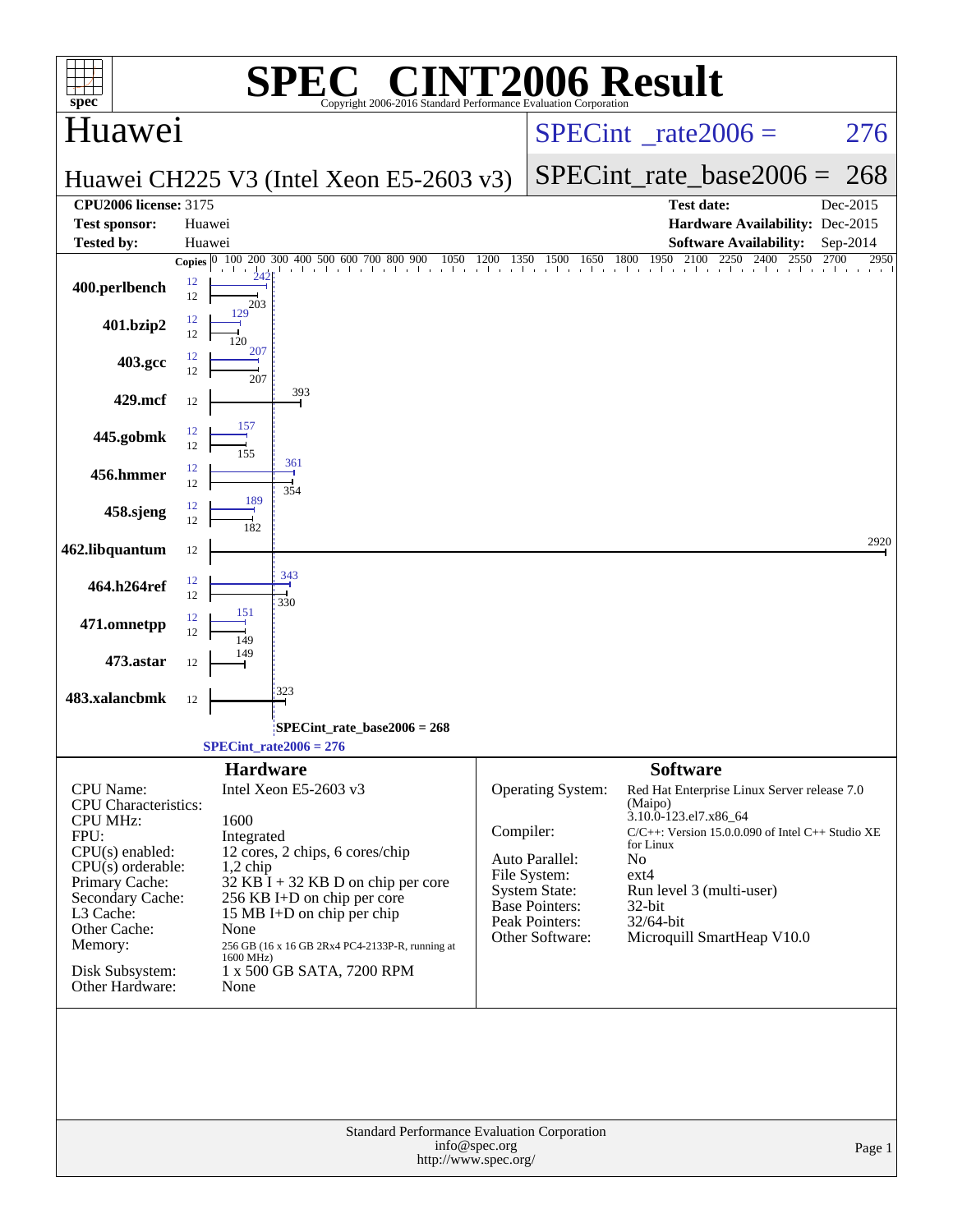

### Huawei

## SPECint rate  $2006 = 276$

### Huawei CH225 V3 (Intel Xeon E5-2603 v3)

[SPECint\\_rate\\_base2006 =](http://www.spec.org/auto/cpu2006/Docs/result-fields.html#SPECintratebase2006) 268

**[CPU2006 license:](http://www.spec.org/auto/cpu2006/Docs/result-fields.html#CPU2006license)** 3175 **[Test date:](http://www.spec.org/auto/cpu2006/Docs/result-fields.html#Testdate)** Dec-2015

**[Test sponsor:](http://www.spec.org/auto/cpu2006/Docs/result-fields.html#Testsponsor)** Huawei **[Hardware Availability:](http://www.spec.org/auto/cpu2006/Docs/result-fields.html#HardwareAvailability)** Dec-2015 **[Tested by:](http://www.spec.org/auto/cpu2006/Docs/result-fields.html#Testedby)** Huawei **[Software Availability:](http://www.spec.org/auto/cpu2006/Docs/result-fields.html#SoftwareAvailability)** Sep-2014

### **[Results Table](http://www.spec.org/auto/cpu2006/Docs/result-fields.html#ResultsTable)**

|                    |                                                                                                          |                |       | <b>Base</b>    |                  |                |            |               |                |              | <b>Peak</b>    |              |                |              |
|--------------------|----------------------------------------------------------------------------------------------------------|----------------|-------|----------------|------------------|----------------|------------|---------------|----------------|--------------|----------------|--------------|----------------|--------------|
| <b>Benchmark</b>   | <b>Copies</b>                                                                                            | <b>Seconds</b> | Ratio | <b>Seconds</b> | Ratio            | <b>Seconds</b> | Ratio      | <b>Copies</b> | <b>Seconds</b> | <b>Ratio</b> | <b>Seconds</b> | <b>Ratio</b> | <b>Seconds</b> | <b>Ratio</b> |
| 400.perlbench      | 12                                                                                                       | 577            | 203   | 575            | 204              | 577            | 203        | 12            | 486            | 241          | 485            | 242          | 484            | 242          |
| 401.bzip2          | 12                                                                                                       | 966            | 120   | 962            | 120              | 963            | 120        | 12            | 898            | 129          | 899            | <u> 129</u>  | 899            | 129          |
| $403.\mathrm{gcc}$ | 12                                                                                                       | 465            | 208   | 466            | 207              | 466            | 207        | 12            | 466            | 207          | 467            | 207          | 466            | 207          |
| $429$ .mcf         | 12                                                                                                       | 279            | 393   | 282            | 388l             | 278            | 393        | 12            | 279            | 393          | 282            | 388          | 278            | 393          |
| $445$ .gobmk       | 12                                                                                                       | 813            | 155   | 813            | 155              | 813            | 155        | 12            | 802            | 157          | 802            | 157          | 803            | 157          |
| 456.hmmer          | 12                                                                                                       | 316            | 354   | 318            | 352              | 315            | 355        | 12            | 311            | 360          | 307            | 364          | 310            | <u>361</u>   |
| $458$ .sjeng       | 12                                                                                                       | 796            | 182   | 797            | 182              | 797            | 182        | 12            | 768            | 189          | 764            | 190          | 768            | <u>189</u>   |
| 462.libquantum     | 12                                                                                                       | 85.3           | 2920  | 85.3           | 2920             | 85.2           | 2920       | 12            | 85.3           | 2920         | 85.3           | 2920         | 85.2           | 2920         |
| 464.h264ref        | 12                                                                                                       | 799            | 332   | 807            | 329              | 806            | <b>330</b> | 12            | 778            | 341          | 770            | 345          | 775            | 343          |
| 471.omnetpp        | 12                                                                                                       | 504            | 149   | 504            | 149 <sub>l</sub> | 504            | <b>149</b> | 12            | 495            | 152          | 496            | 151          | 495            | <u>151</u>   |
| 473.astar          | 12                                                                                                       | 568            | 148   | 566            | 149              | 565            | 149I       | 12            | 568            | 148          | 566            | 149          | 565            | 149          |
| 483.xalancbmk      | 12                                                                                                       | 256            | 323   | 256            | 324              | 257            | 323        | 12            | 256            | 323          | 256            | 324          | 257            | 323          |
|                    | Results appear in the order in which they were run. Bold underlined text indicates a median measurement. |                |       |                |                  |                |            |               |                |              |                |              |                |              |

### **[Submit Notes](http://www.spec.org/auto/cpu2006/Docs/result-fields.html#SubmitNotes)**

 The numactl mechanism was used to bind copies to processors. The config file option 'submit' was used to generate numactl commands to bind each copy to a specific processor. For details, please see the config file.

### **[Operating System Notes](http://www.spec.org/auto/cpu2006/Docs/result-fields.html#OperatingSystemNotes)**

Stack size set to unlimited using "ulimit -s unlimited"

### **[Platform Notes](http://www.spec.org/auto/cpu2006/Docs/result-fields.html#PlatformNotes)**

Standard Performance Evaluation Corporation [info@spec.org](mailto:info@spec.org) BIOS configuration: Set Power Efficiency Mode to Performance Set Snoop Mode to ES mode Set Patrol Scrub to Disable Sysinfo program /spec/config/sysinfo.rev6914 \$Rev: 6914 \$ \$Date:: 2014-06-25 #\$ e3fbb8667b5a285932ceab81e28219e1 running on localhost.localdomain Mon Dec 14 10:58:30 2015 This section contains SUT (System Under Test) info as seen by some common utilities. To remove or add to this section, see: <http://www.spec.org/cpu2006/Docs/config.html#sysinfo> From /proc/cpuinfo model name : Intel(R) Xeon(R) CPU E5-2603 v3 @ 1.60GHz 2 "physical id"s (chips) 12 "processors" cores, siblings (Caution: counting these is hw and system dependent. The Continued on next page

<http://www.spec.org/>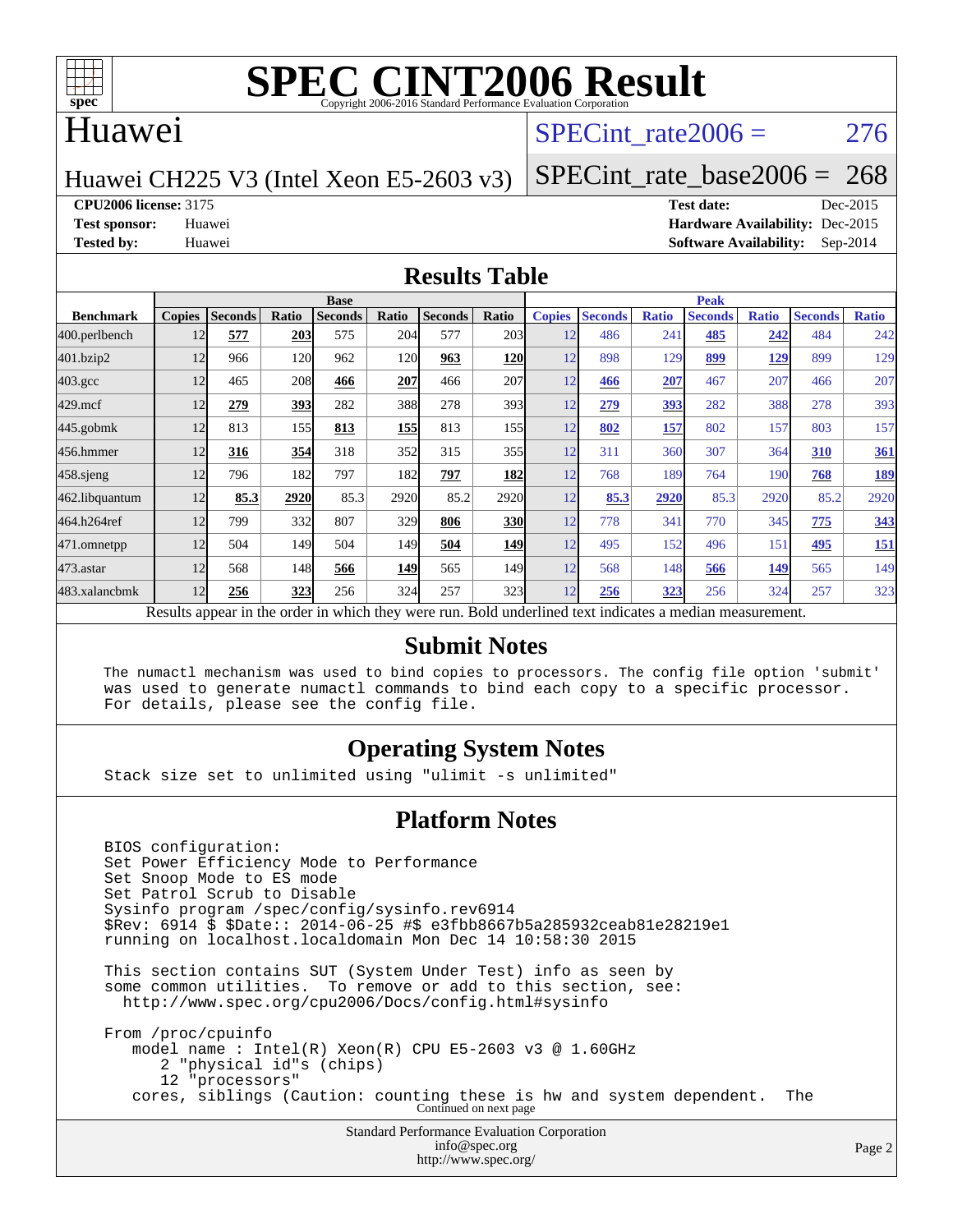

### **[SPEC CINT2006 Result](http://www.spec.org/auto/cpu2006/Docs/result-fields.html#SPECCINT2006Result)** Copyright 2006-2016 Standard Performance Evaluation Co

### Huawei

SPECint rate $2006 = 276$ 

[SPECint\\_rate\\_base2006 =](http://www.spec.org/auto/cpu2006/Docs/result-fields.html#SPECintratebase2006) 268

Huawei CH225 V3 (Intel Xeon E5-2603 v3)

**[CPU2006 license:](http://www.spec.org/auto/cpu2006/Docs/result-fields.html#CPU2006license)** 3175 **[Test date:](http://www.spec.org/auto/cpu2006/Docs/result-fields.html#Testdate)** Dec-2015 **[Test sponsor:](http://www.spec.org/auto/cpu2006/Docs/result-fields.html#Testsponsor)** Huawei **[Hardware Availability:](http://www.spec.org/auto/cpu2006/Docs/result-fields.html#HardwareAvailability)** Dec-2015 **[Tested by:](http://www.spec.org/auto/cpu2006/Docs/result-fields.html#Testedby)** Huawei **[Software Availability:](http://www.spec.org/auto/cpu2006/Docs/result-fields.html#SoftwareAvailability)** Sep-2014

### **[Platform Notes \(Continued\)](http://www.spec.org/auto/cpu2006/Docs/result-fields.html#PlatformNotes)**

Standard Performance Evaluation Corporation [info@spec.org](mailto:info@spec.org) following excerpts from /proc/cpuinfo might not be reliable. Use with caution.) cpu cores : 6 siblings : 6 physical 0: cores 0 1 2 3 4 5 physical 1: cores 0 1 2 3 4 5 cache size : 15360 KB From /proc/meminfo MemTotal: 263579836 kB<br>HugePages Total: 0 HugePages\_Total: 0 Hugepagesize: 2048 kB From /etc/\*release\* /etc/\*version\* os-release: NAME="Red Hat Enterprise Linux Server" VERSION="7.0 (Maipo)" ID="rhel" ID\_LIKE="fedora" VERSION\_ID="7.0" PRETTY\_NAME="Red Hat Enterprise Linux Server 7.0 (Maipo)" ANSI\_COLOR="0;31" CPE\_NAME="cpe:/o:redhat:enterprise\_linux:7.0:GA:server" redhat-release: Red Hat Enterprise Linux Server release 7.0 (Maipo) system-release: Red Hat Enterprise Linux Server release 7.0 (Maipo) system-release-cpe: cpe:/o:redhat:enterprise\_linux:7.0:ga:server uname -a: Linux localhost.localdomain 3.10.0-123.el7.x86\_64 #1 SMP Mon May 5 11:16:57 EDT 2014 x86\_64 x86\_64 x86\_64 GNU/Linux run-level 3 Dec 14 10:56 SPEC is set to: /spec Filesystem Type Size Used Avail Use% Mounted on /dev/sda1 ext4 443G 104G 317G 25% / Additional information from dmidecode: Warning: Use caution when you interpret this section. The 'dmidecode' program reads system data which is "intended to allow hardware to be accurately determined", but the intent may not be met, as there are frequent changes to hardware, firmware, and the "DMTF SMBIOS" standard. BIOS Insyde Corp. 1.69 10/31/2015 Memory: 8x Micron 36ASF2G72PZ-2G1A2 16 GB 1 rank 2133 MHz, configured at 1600 MHz 8x Micron 36ASF2G72PZ-2G1A2 16 GB 2 rank 2133 MHz, configured at 1600 MHz 8x NO DIMM NO DIMM 3 rank (End of data from sysinfo program)

<http://www.spec.org/>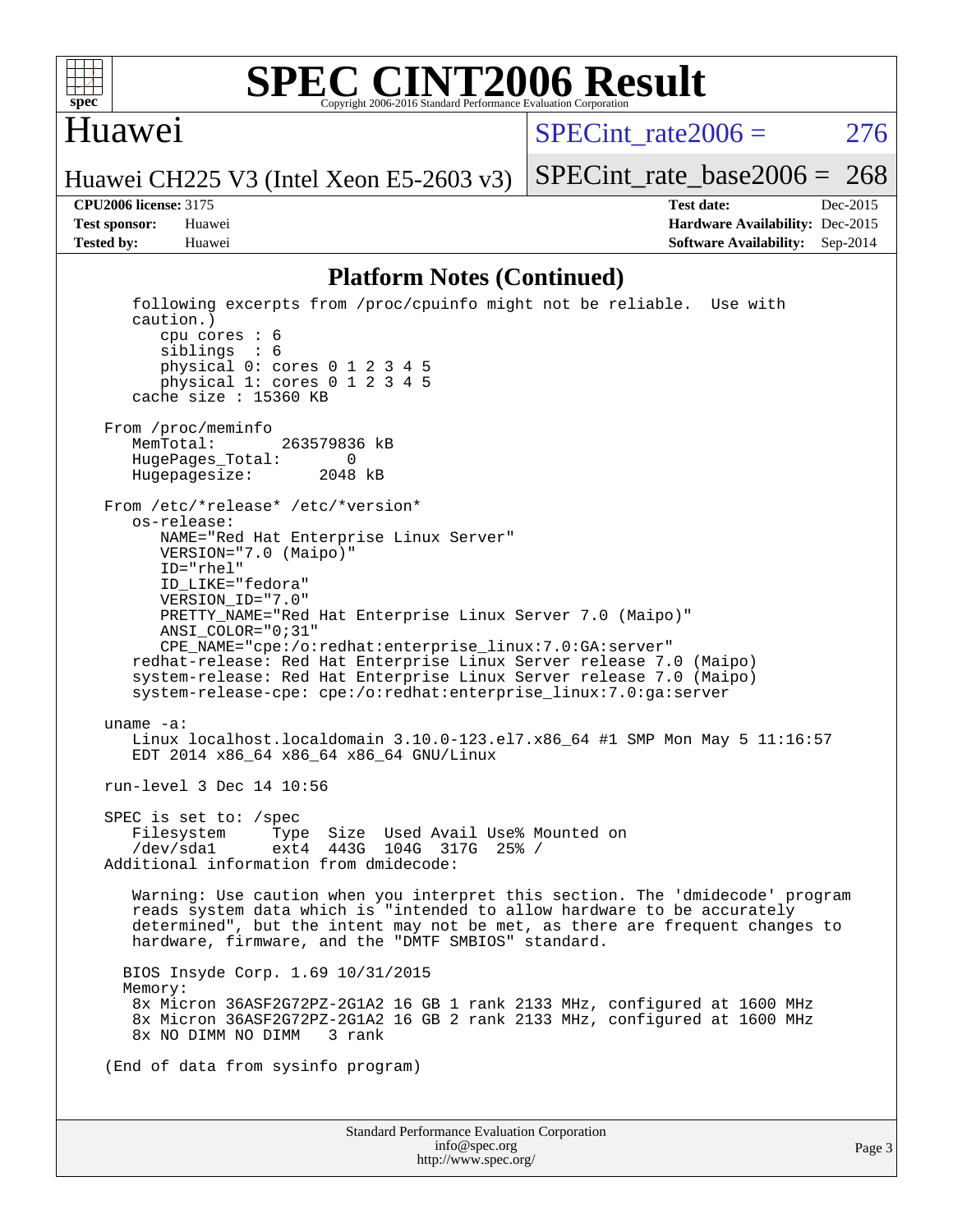

### Huawei

SPECint rate  $2006 = 276$ 

Huawei CH225 V3 (Intel Xeon E5-2603 v3)

### **[CPU2006 license:](http://www.spec.org/auto/cpu2006/Docs/result-fields.html#CPU2006license)** 3175 **[Test date:](http://www.spec.org/auto/cpu2006/Docs/result-fields.html#Testdate)** Dec-2015

[SPECint\\_rate\\_base2006 =](http://www.spec.org/auto/cpu2006/Docs/result-fields.html#SPECintratebase2006) 268

**[Test sponsor:](http://www.spec.org/auto/cpu2006/Docs/result-fields.html#Testsponsor)** Huawei **[Hardware Availability:](http://www.spec.org/auto/cpu2006/Docs/result-fields.html#HardwareAvailability)** Dec-2015 **[Tested by:](http://www.spec.org/auto/cpu2006/Docs/result-fields.html#Testedby)** Huawei **[Software Availability:](http://www.spec.org/auto/cpu2006/Docs/result-fields.html#SoftwareAvailability)** Sep-2014

### **[General Notes](http://www.spec.org/auto/cpu2006/Docs/result-fields.html#GeneralNotes)**

Environment variables set by runspec before the start of the run: LD LIBRARY PATH = "/spec/libs/32:/spec/libs/64:/spec/sh"

 Binaries compiled on a system with 1x Core i5-4670K CPU + 16GB memory using RedHat EL 7.0 Transparent Huge Pages enabled with: echo always > /sys/kernel/mm/transparent\_hugepage/enabled Filesystem page cache cleared with: echo 1> /proc/sys/vm/drop\_caches runspec command invoked through numactl i.e.: numactl --interleave=all runspec <etc>

# **[Base Compiler Invocation](http://www.spec.org/auto/cpu2006/Docs/result-fields.html#BaseCompilerInvocation)**

#### [C benchmarks](http://www.spec.org/auto/cpu2006/Docs/result-fields.html#Cbenchmarks):

[icc -m32 -L/opt/intel/composer\\_xe\\_2015/lib/ia32](http://www.spec.org/cpu2006/results/res2016q1/cpu2006-20160107-38593.flags.html#user_CCbase_intel_icc_011b86df29f8c679b747245588698a4d)

[C++ benchmarks:](http://www.spec.org/auto/cpu2006/Docs/result-fields.html#CXXbenchmarks)

[icpc -m32 -L/opt/intel/composer\\_xe\\_2015/lib/ia32](http://www.spec.org/cpu2006/results/res2016q1/cpu2006-20160107-38593.flags.html#user_CXXbase_intel_icpc_c2c99686a1a582c3e0de0b4806b02cea)

# **[Base Portability Flags](http://www.spec.org/auto/cpu2006/Docs/result-fields.html#BasePortabilityFlags)**

 400.perlbench: [-DSPEC\\_CPU\\_LINUX\\_IA32](http://www.spec.org/cpu2006/results/res2016q1/cpu2006-20160107-38593.flags.html#b400.perlbench_baseCPORTABILITY_DSPEC_CPU_LINUX_IA32) 462.libquantum: [-DSPEC\\_CPU\\_LINUX](http://www.spec.org/cpu2006/results/res2016q1/cpu2006-20160107-38593.flags.html#b462.libquantum_baseCPORTABILITY_DSPEC_CPU_LINUX) 483.xalancbmk: [-DSPEC\\_CPU\\_LINUX](http://www.spec.org/cpu2006/results/res2016q1/cpu2006-20160107-38593.flags.html#b483.xalancbmk_baseCXXPORTABILITY_DSPEC_CPU_LINUX)

# **[Base Optimization Flags](http://www.spec.org/auto/cpu2006/Docs/result-fields.html#BaseOptimizationFlags)**

[C benchmarks](http://www.spec.org/auto/cpu2006/Docs/result-fields.html#Cbenchmarks):

[-xCORE-AVX2](http://www.spec.org/cpu2006/results/res2016q1/cpu2006-20160107-38593.flags.html#user_CCbase_f-xAVX2_5f5fc0cbe2c9f62c816d3e45806c70d7) [-ipo](http://www.spec.org/cpu2006/results/res2016q1/cpu2006-20160107-38593.flags.html#user_CCbase_f-ipo) [-O3](http://www.spec.org/cpu2006/results/res2016q1/cpu2006-20160107-38593.flags.html#user_CCbase_f-O3) [-no-prec-div](http://www.spec.org/cpu2006/results/res2016q1/cpu2006-20160107-38593.flags.html#user_CCbase_f-no-prec-div) [-opt-prefetch](http://www.spec.org/cpu2006/results/res2016q1/cpu2006-20160107-38593.flags.html#user_CCbase_f-opt-prefetch) [-opt-mem-layout-trans=3](http://www.spec.org/cpu2006/results/res2016q1/cpu2006-20160107-38593.flags.html#user_CCbase_f-opt-mem-layout-trans_a7b82ad4bd7abf52556d4961a2ae94d5)

[C++ benchmarks:](http://www.spec.org/auto/cpu2006/Docs/result-fields.html#CXXbenchmarks)

[-xCORE-AVX2](http://www.spec.org/cpu2006/results/res2016q1/cpu2006-20160107-38593.flags.html#user_CXXbase_f-xAVX2_5f5fc0cbe2c9f62c816d3e45806c70d7) [-ipo](http://www.spec.org/cpu2006/results/res2016q1/cpu2006-20160107-38593.flags.html#user_CXXbase_f-ipo) [-O3](http://www.spec.org/cpu2006/results/res2016q1/cpu2006-20160107-38593.flags.html#user_CXXbase_f-O3) [-no-prec-div](http://www.spec.org/cpu2006/results/res2016q1/cpu2006-20160107-38593.flags.html#user_CXXbase_f-no-prec-div) [-opt-prefetch](http://www.spec.org/cpu2006/results/res2016q1/cpu2006-20160107-38593.flags.html#user_CXXbase_f-opt-prefetch) [-opt-mem-layout-trans=3](http://www.spec.org/cpu2006/results/res2016q1/cpu2006-20160107-38593.flags.html#user_CXXbase_f-opt-mem-layout-trans_a7b82ad4bd7abf52556d4961a2ae94d5) [-Wl,-z,muldefs](http://www.spec.org/cpu2006/results/res2016q1/cpu2006-20160107-38593.flags.html#user_CXXbase_link_force_multiple1_74079c344b956b9658436fd1b6dd3a8a) [-L/sh -lsmartheap](http://www.spec.org/cpu2006/results/res2016q1/cpu2006-20160107-38593.flags.html#user_CXXbase_SmartHeap_32f6c82aa1ed9c52345d30cf6e4a0499)

# **[Base Other Flags](http://www.spec.org/auto/cpu2006/Docs/result-fields.html#BaseOtherFlags)**

[C benchmarks](http://www.spec.org/auto/cpu2006/Docs/result-fields.html#Cbenchmarks):

403.gcc: [-Dalloca=\\_alloca](http://www.spec.org/cpu2006/results/res2016q1/cpu2006-20160107-38593.flags.html#b403.gcc_baseEXTRA_CFLAGS_Dalloca_be3056838c12de2578596ca5467af7f3)

Standard Performance Evaluation Corporation [info@spec.org](mailto:info@spec.org) <http://www.spec.org/>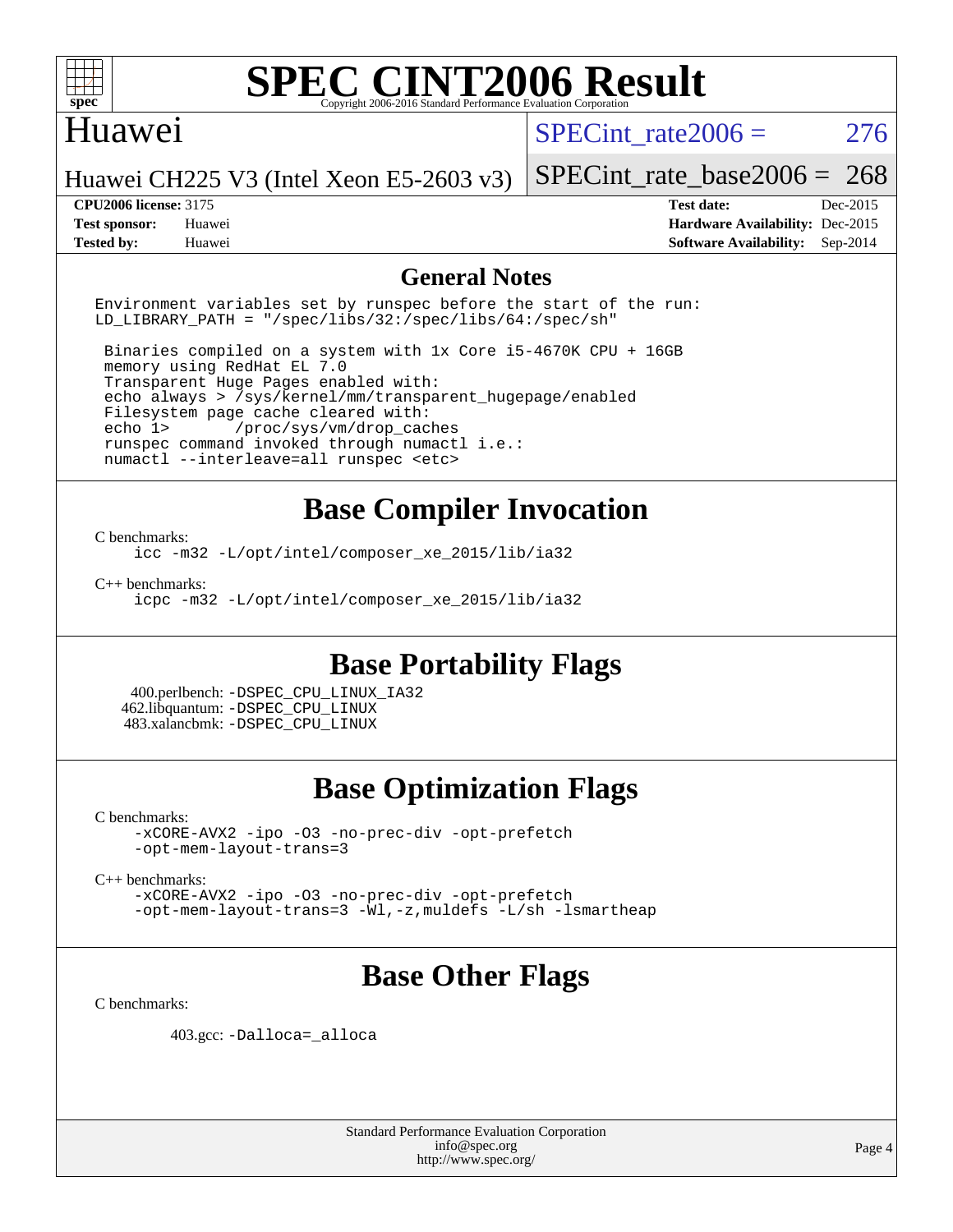

### Huawei

SPECint rate  $2006 = 276$ 

Huawei CH225 V3 (Intel Xeon E5-2603 v3)

**[Test sponsor:](http://www.spec.org/auto/cpu2006/Docs/result-fields.html#Testsponsor)** Huawei **[Hardware Availability:](http://www.spec.org/auto/cpu2006/Docs/result-fields.html#HardwareAvailability)** Dec-2015 **[Tested by:](http://www.spec.org/auto/cpu2006/Docs/result-fields.html#Testedby)** Huawei **[Software Availability:](http://www.spec.org/auto/cpu2006/Docs/result-fields.html#SoftwareAvailability)** Sep-2014

[SPECint\\_rate\\_base2006 =](http://www.spec.org/auto/cpu2006/Docs/result-fields.html#SPECintratebase2006) 268 **[CPU2006 license:](http://www.spec.org/auto/cpu2006/Docs/result-fields.html#CPU2006license)** 3175 **[Test date:](http://www.spec.org/auto/cpu2006/Docs/result-fields.html#Testdate)** Dec-2015

# **[Peak Compiler Invocation](http://www.spec.org/auto/cpu2006/Docs/result-fields.html#PeakCompilerInvocation)**

[C benchmarks \(except as noted below\)](http://www.spec.org/auto/cpu2006/Docs/result-fields.html#Cbenchmarksexceptasnotedbelow):

[icc -m32 -L/opt/intel/composer\\_xe\\_2015/lib/ia32](http://www.spec.org/cpu2006/results/res2016q1/cpu2006-20160107-38593.flags.html#user_CCpeak_intel_icc_011b86df29f8c679b747245588698a4d)

400.perlbench: [icc -m64](http://www.spec.org/cpu2006/results/res2016q1/cpu2006-20160107-38593.flags.html#user_peakCCLD400_perlbench_intel_icc_64bit_bda6cc9af1fdbb0edc3795bac97ada53)

401.bzip2: [icc -m64](http://www.spec.org/cpu2006/results/res2016q1/cpu2006-20160107-38593.flags.html#user_peakCCLD401_bzip2_intel_icc_64bit_bda6cc9af1fdbb0edc3795bac97ada53)

456.hmmer: [icc -m64](http://www.spec.org/cpu2006/results/res2016q1/cpu2006-20160107-38593.flags.html#user_peakCCLD456_hmmer_intel_icc_64bit_bda6cc9af1fdbb0edc3795bac97ada53)

458.sjeng: [icc -m64](http://www.spec.org/cpu2006/results/res2016q1/cpu2006-20160107-38593.flags.html#user_peakCCLD458_sjeng_intel_icc_64bit_bda6cc9af1fdbb0edc3795bac97ada53)

[C++ benchmarks:](http://www.spec.org/auto/cpu2006/Docs/result-fields.html#CXXbenchmarks)

[icpc -m32 -L/opt/intel/composer\\_xe\\_2015/lib/ia32](http://www.spec.org/cpu2006/results/res2016q1/cpu2006-20160107-38593.flags.html#user_CXXpeak_intel_icpc_c2c99686a1a582c3e0de0b4806b02cea)

## **[Peak Portability Flags](http://www.spec.org/auto/cpu2006/Docs/result-fields.html#PeakPortabilityFlags)**

 400.perlbench: [-DSPEC\\_CPU\\_LP64](http://www.spec.org/cpu2006/results/res2016q1/cpu2006-20160107-38593.flags.html#b400.perlbench_peakCPORTABILITY_DSPEC_CPU_LP64) [-DSPEC\\_CPU\\_LINUX\\_X64](http://www.spec.org/cpu2006/results/res2016q1/cpu2006-20160107-38593.flags.html#b400.perlbench_peakCPORTABILITY_DSPEC_CPU_LINUX_X64) 401.bzip2: [-DSPEC\\_CPU\\_LP64](http://www.spec.org/cpu2006/results/res2016q1/cpu2006-20160107-38593.flags.html#suite_peakCPORTABILITY401_bzip2_DSPEC_CPU_LP64) 456.hmmer: [-DSPEC\\_CPU\\_LP64](http://www.spec.org/cpu2006/results/res2016q1/cpu2006-20160107-38593.flags.html#suite_peakCPORTABILITY456_hmmer_DSPEC_CPU_LP64) 458.sjeng: [-DSPEC\\_CPU\\_LP64](http://www.spec.org/cpu2006/results/res2016q1/cpu2006-20160107-38593.flags.html#suite_peakCPORTABILITY458_sjeng_DSPEC_CPU_LP64) 462.libquantum: [-DSPEC\\_CPU\\_LINUX](http://www.spec.org/cpu2006/results/res2016q1/cpu2006-20160107-38593.flags.html#b462.libquantum_peakCPORTABILITY_DSPEC_CPU_LINUX) 483.xalancbmk: [-DSPEC\\_CPU\\_LINUX](http://www.spec.org/cpu2006/results/res2016q1/cpu2006-20160107-38593.flags.html#b483.xalancbmk_peakCXXPORTABILITY_DSPEC_CPU_LINUX)

# **[Peak Optimization Flags](http://www.spec.org/auto/cpu2006/Docs/result-fields.html#PeakOptimizationFlags)**

[C benchmarks](http://www.spec.org/auto/cpu2006/Docs/result-fields.html#Cbenchmarks):

Standard Performance Evaluation Corporation [info@spec.org](mailto:info@spec.org) 400.perlbench: [-xCORE-AVX2](http://www.spec.org/cpu2006/results/res2016q1/cpu2006-20160107-38593.flags.html#user_peakPASS2_CFLAGSPASS2_LDCFLAGS400_perlbench_f-xAVX2_5f5fc0cbe2c9f62c816d3e45806c70d7)(pass 2) [-prof-gen](http://www.spec.org/cpu2006/results/res2016q1/cpu2006-20160107-38593.flags.html#user_peakPASS1_CFLAGSPASS1_LDCFLAGS400_perlbench_prof_gen_e43856698f6ca7b7e442dfd80e94a8fc)(pass 1) [-ipo](http://www.spec.org/cpu2006/results/res2016q1/cpu2006-20160107-38593.flags.html#user_peakPASS2_CFLAGSPASS2_LDCFLAGS400_perlbench_f-ipo)(pass 2) [-O3](http://www.spec.org/cpu2006/results/res2016q1/cpu2006-20160107-38593.flags.html#user_peakPASS2_CFLAGSPASS2_LDCFLAGS400_perlbench_f-O3)(pass 2) [-no-prec-div](http://www.spec.org/cpu2006/results/res2016q1/cpu2006-20160107-38593.flags.html#user_peakPASS2_CFLAGSPASS2_LDCFLAGS400_perlbench_f-no-prec-div)(pass 2) [-prof-use](http://www.spec.org/cpu2006/results/res2016q1/cpu2006-20160107-38593.flags.html#user_peakPASS2_CFLAGSPASS2_LDCFLAGS400_perlbench_prof_use_bccf7792157ff70d64e32fe3e1250b55)(pass 2) [-auto-ilp32](http://www.spec.org/cpu2006/results/res2016q1/cpu2006-20160107-38593.flags.html#user_peakCOPTIMIZE400_perlbench_f-auto-ilp32) 401.bzip2: [-xCORE-AVX2](http://www.spec.org/cpu2006/results/res2016q1/cpu2006-20160107-38593.flags.html#user_peakPASS2_CFLAGSPASS2_LDCFLAGS401_bzip2_f-xAVX2_5f5fc0cbe2c9f62c816d3e45806c70d7)(pass 2) [-prof-gen](http://www.spec.org/cpu2006/results/res2016q1/cpu2006-20160107-38593.flags.html#user_peakPASS1_CFLAGSPASS1_LDCFLAGS401_bzip2_prof_gen_e43856698f6ca7b7e442dfd80e94a8fc)(pass 1) [-ipo](http://www.spec.org/cpu2006/results/res2016q1/cpu2006-20160107-38593.flags.html#user_peakPASS2_CFLAGSPASS2_LDCFLAGS401_bzip2_f-ipo)(pass 2) [-O3](http://www.spec.org/cpu2006/results/res2016q1/cpu2006-20160107-38593.flags.html#user_peakPASS2_CFLAGSPASS2_LDCFLAGS401_bzip2_f-O3)(pass 2) [-no-prec-div](http://www.spec.org/cpu2006/results/res2016q1/cpu2006-20160107-38593.flags.html#user_peakPASS2_CFLAGSPASS2_LDCFLAGS401_bzip2_f-no-prec-div)(pass 2) [-prof-use](http://www.spec.org/cpu2006/results/res2016q1/cpu2006-20160107-38593.flags.html#user_peakPASS2_CFLAGSPASS2_LDCFLAGS401_bzip2_prof_use_bccf7792157ff70d64e32fe3e1250b55)(pass 2) [-opt-prefetch](http://www.spec.org/cpu2006/results/res2016q1/cpu2006-20160107-38593.flags.html#user_peakCOPTIMIZE401_bzip2_f-opt-prefetch) [-auto-ilp32](http://www.spec.org/cpu2006/results/res2016q1/cpu2006-20160107-38593.flags.html#user_peakCOPTIMIZE401_bzip2_f-auto-ilp32) [-ansi-alias](http://www.spec.org/cpu2006/results/res2016q1/cpu2006-20160107-38593.flags.html#user_peakCOPTIMIZE401_bzip2_f-ansi-alias) 403.gcc: [-xCORE-AVX2](http://www.spec.org/cpu2006/results/res2016q1/cpu2006-20160107-38593.flags.html#user_peakCOPTIMIZE403_gcc_f-xAVX2_5f5fc0cbe2c9f62c816d3e45806c70d7) [-ipo](http://www.spec.org/cpu2006/results/res2016q1/cpu2006-20160107-38593.flags.html#user_peakCOPTIMIZE403_gcc_f-ipo) [-O3](http://www.spec.org/cpu2006/results/res2016q1/cpu2006-20160107-38593.flags.html#user_peakCOPTIMIZE403_gcc_f-O3) [-no-prec-div](http://www.spec.org/cpu2006/results/res2016q1/cpu2006-20160107-38593.flags.html#user_peakCOPTIMIZE403_gcc_f-no-prec-div) 429.mcf: basepeak = yes 445.gobmk: [-xCORE-AVX2](http://www.spec.org/cpu2006/results/res2016q1/cpu2006-20160107-38593.flags.html#user_peakPASS2_CFLAGSPASS2_LDCFLAGS445_gobmk_f-xAVX2_5f5fc0cbe2c9f62c816d3e45806c70d7)(pass 2) [-prof-gen](http://www.spec.org/cpu2006/results/res2016q1/cpu2006-20160107-38593.flags.html#user_peakPASS1_CFLAGSPASS1_LDCFLAGS445_gobmk_prof_gen_e43856698f6ca7b7e442dfd80e94a8fc)(pass 1) [-prof-use](http://www.spec.org/cpu2006/results/res2016q1/cpu2006-20160107-38593.flags.html#user_peakPASS2_CFLAGSPASS2_LDCFLAGS445_gobmk_prof_use_bccf7792157ff70d64e32fe3e1250b55)(pass 2) [-ansi-alias](http://www.spec.org/cpu2006/results/res2016q1/cpu2006-20160107-38593.flags.html#user_peakCOPTIMIZE445_gobmk_f-ansi-alias) [-opt-mem-layout-trans=3](http://www.spec.org/cpu2006/results/res2016q1/cpu2006-20160107-38593.flags.html#user_peakCOPTIMIZE445_gobmk_f-opt-mem-layout-trans_a7b82ad4bd7abf52556d4961a2ae94d5) 456.hmmer: [-xCORE-AVX2](http://www.spec.org/cpu2006/results/res2016q1/cpu2006-20160107-38593.flags.html#user_peakCOPTIMIZE456_hmmer_f-xAVX2_5f5fc0cbe2c9f62c816d3e45806c70d7) [-ipo](http://www.spec.org/cpu2006/results/res2016q1/cpu2006-20160107-38593.flags.html#user_peakCOPTIMIZE456_hmmer_f-ipo) [-O3](http://www.spec.org/cpu2006/results/res2016q1/cpu2006-20160107-38593.flags.html#user_peakCOPTIMIZE456_hmmer_f-O3) [-no-prec-div](http://www.spec.org/cpu2006/results/res2016q1/cpu2006-20160107-38593.flags.html#user_peakCOPTIMIZE456_hmmer_f-no-prec-div) [-unroll2](http://www.spec.org/cpu2006/results/res2016q1/cpu2006-20160107-38593.flags.html#user_peakCOPTIMIZE456_hmmer_f-unroll_784dae83bebfb236979b41d2422d7ec2) [-auto-ilp32](http://www.spec.org/cpu2006/results/res2016q1/cpu2006-20160107-38593.flags.html#user_peakCOPTIMIZE456_hmmer_f-auto-ilp32) 458.sjeng: [-xCORE-AVX2](http://www.spec.org/cpu2006/results/res2016q1/cpu2006-20160107-38593.flags.html#user_peakPASS2_CFLAGSPASS2_LDCFLAGS458_sjeng_f-xAVX2_5f5fc0cbe2c9f62c816d3e45806c70d7)(pass 2) [-prof-gen](http://www.spec.org/cpu2006/results/res2016q1/cpu2006-20160107-38593.flags.html#user_peakPASS1_CFLAGSPASS1_LDCFLAGS458_sjeng_prof_gen_e43856698f6ca7b7e442dfd80e94a8fc)(pass 1) [-ipo](http://www.spec.org/cpu2006/results/res2016q1/cpu2006-20160107-38593.flags.html#user_peakPASS2_CFLAGSPASS2_LDCFLAGS458_sjeng_f-ipo)(pass 2) [-O3](http://www.spec.org/cpu2006/results/res2016q1/cpu2006-20160107-38593.flags.html#user_peakPASS2_CFLAGSPASS2_LDCFLAGS458_sjeng_f-O3)(pass 2) [-no-prec-div](http://www.spec.org/cpu2006/results/res2016q1/cpu2006-20160107-38593.flags.html#user_peakPASS2_CFLAGSPASS2_LDCFLAGS458_sjeng_f-no-prec-div)(pass 2) [-prof-use](http://www.spec.org/cpu2006/results/res2016q1/cpu2006-20160107-38593.flags.html#user_peakPASS2_CFLAGSPASS2_LDCFLAGS458_sjeng_prof_use_bccf7792157ff70d64e32fe3e1250b55)(pass 2) [-unroll4](http://www.spec.org/cpu2006/results/res2016q1/cpu2006-20160107-38593.flags.html#user_peakCOPTIMIZE458_sjeng_f-unroll_4e5e4ed65b7fd20bdcd365bec371b81f) [-auto-ilp32](http://www.spec.org/cpu2006/results/res2016q1/cpu2006-20160107-38593.flags.html#user_peakCOPTIMIZE458_sjeng_f-auto-ilp32) Continued on next page

<http://www.spec.org/>

Page 5